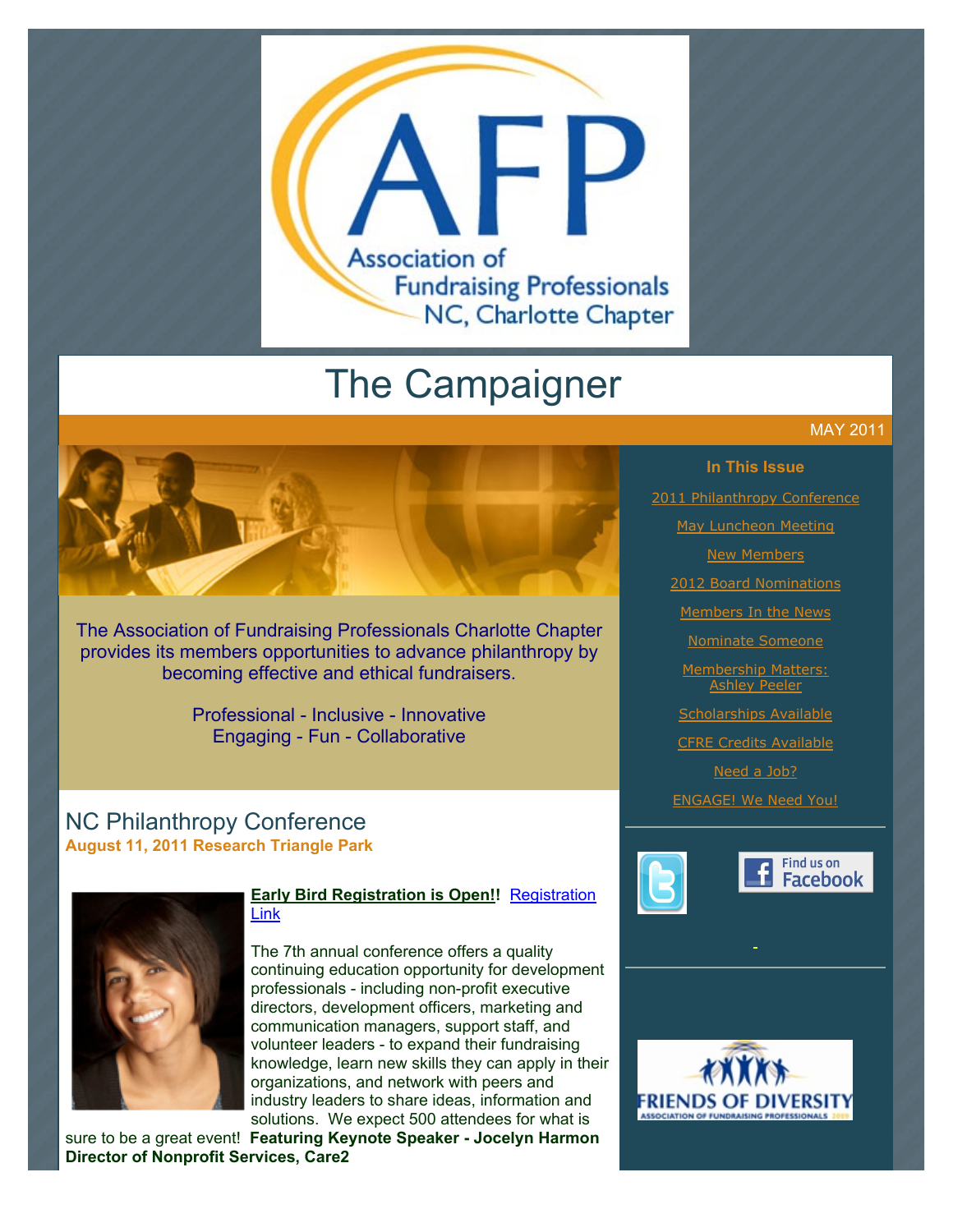**Interested in Exhibiting?**  On May 1, exhibitor fee is \$500.00. Click [here](http://ncphilanthropyconference.org/resourcepartners.html) for guidelines.

**Pre-conference Sessions:** CFRE Review - August 9 and 10 Fundamentals of Fundraising - August 9 and 10 Interested in the CFRE [Review Course or Fundamentals of Fundraising course? Contact Dee](mailto:dee.blake@duke.edu) Blake

Looking for a Sponsorship Opportunity? [Contact Carolyn Brown,](mailto:chbrown@barton.edu) Chair

# May Luncheon Meeting **May 18, 2011**

**"Does Growing Revenue Equate to an Effective Fundraising Program? Not Necessarily"**

11:15 a.m. networking, 11:45 am lunch and program Crowne Plaza Hotel

Would you like to learn how to better maximize growth in giving?

Are you looking for more effective ways to improve donor retention?



**John Joslin, CFRE** and **Senior Consultant** for **Talisma** (formerly Donor2) will reveal key results of the Fundraising Effectiveness Project survey. This program will also provide fundraisers a better understanding of how organizations can more effectively retain past donors and develop strategies for expanding donor retention. This program will help you understand the

effectiveness of your fundraising program, including....

\* The key results of the Fundraising Effectiveness Project survey

\* Why donor retention is an important issue and how to improve it, and

\* How to develop strategies for donor retention

[More information or to register](http://www.afp-charlotte.org/rsvp_details.html?id=3011).

New Members **Welcome to our newest members:** 

[Nicole Chitty](mailto:nchitty@thebarnabascenter.org), Director of Development, The Barnabas Center

[Kelly Perez,](mailto:kelly@familysupportcharlotte.org) Executive Director, Family Support Network of Mecklenburg **County** 

[Frances Thompson,](mailto:fthompson48@carolina.rr.com) President, Frances Thompson Consulting



# **[NEED A JOB? HAVE](http://www.afp-charlotte.org/executivereferrals.html) A JOB TO PROMOTE?**

#### **2011 Board of Directors**

#### EXECUTIVE COMMITTEE

**President Amy Tribble, CFRE** VP of Resource Development Arts and Science Council

> **President-Elect Katie Benston, CFRE** Chief Program Officer Care Ring

**Vice President, Membership Michelle Hamilton, CFRE** Development Officer Crisis Assistance Ministry

**Vice President Programming Sharon Harrington, JD, CFRE** Director of Development College of Liberal Arts & Sciences UNC Charlotte

**Vice President, Outreach Armen S. Boyajian** Director of Leadership Giving Catholic Diocese of Charlotte

**Secretary Kelly Lynn** Director of Development & Community Engagement Charlotte Emergency Housing

> **Treasurer Jennifer Sheely**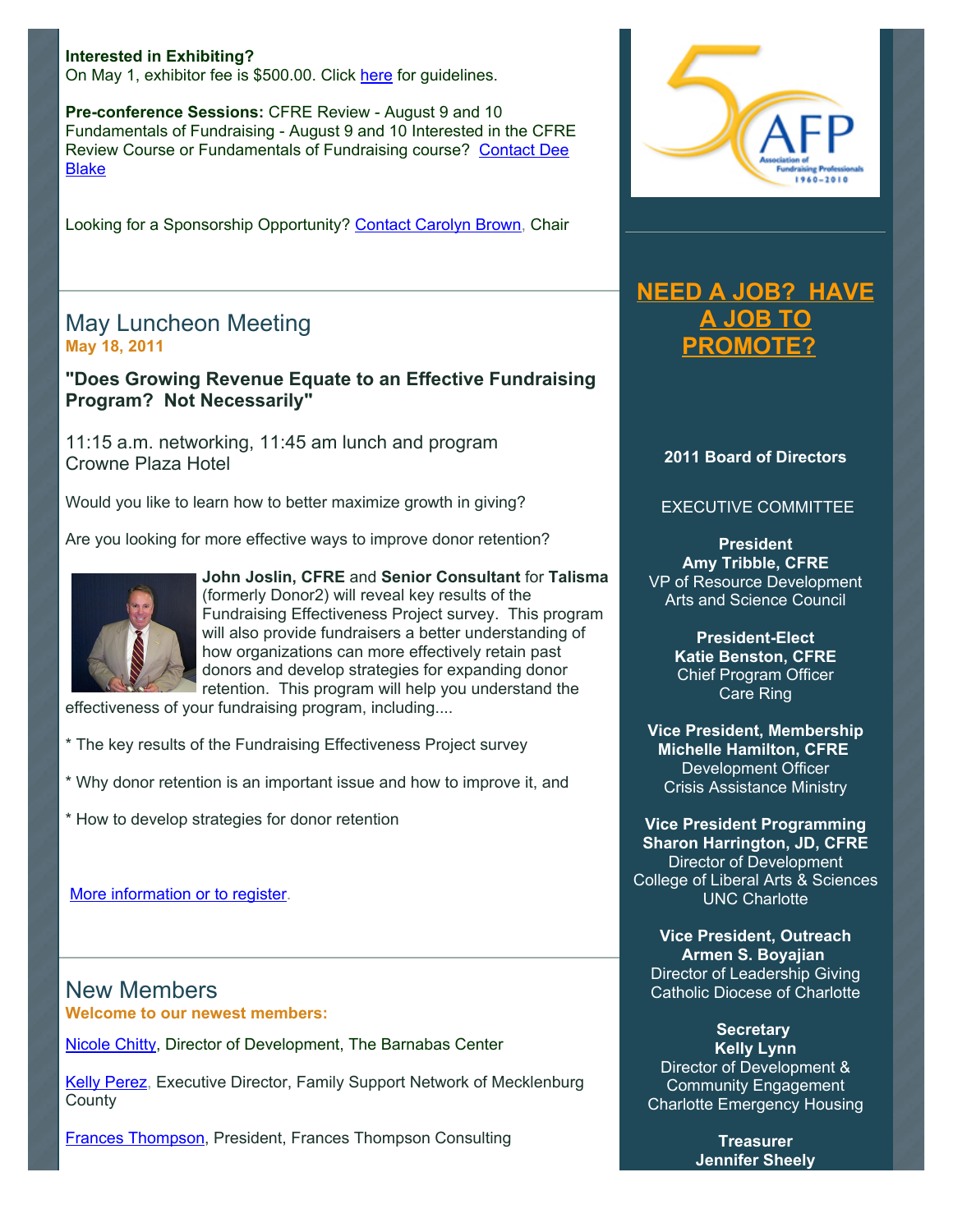# 2012 AFP Charlotte Board Nominations **Get On Board!**

AFP Charlotte seeks to assemble a diverse board that is representative of the Charlotte philanthropic community. Special consideration is given to candidates who have obtained the CFRE designation or have volunteered on an AFP committee. AFP members are encouraged to self nominate. Candidate's resume should be included with the board application.



Other than general contact information, you will be asked:

- 1) Is board candidate an AFP member?
- 2) Has the candidate served on an AFP committee?
- 3) What is their area of interest in serving on the board?

**Download and complete a simple nomination form by clicking [HERE](http://www.afp-charlotte.org/customers/102012921065393/filemanager/2011_AFP_Charlotte_Board_Application.pdf)**, or visit our [website](http://www.afp-charlotte.org/) and click on BOARD NOMINATION tab. **All nominations must be received by 5:00 pm on June 1, 2011 in order to be considered**.

Questions: [Contact Doug Hartjes,](mailto:dhartjes@ncwish.org) CFRE

# Members in the News **Benjamin Mohler**

Benjamin Mohler, AFP Board Member was recently quoted in the **Charlotte** Business Journal in an article entitled *Energy Inc.: UNC Charlotte project so big, it's EPIC.* 

The go-ahead for the largest corporate gift in the history of UNC Charlotte's Lee College of Engineering came last August over dinner at Northlake Mall. [Read more](http://www.bizjournals.com/charlotte/print-edition/2011/04/29/energy-inc-a-project-so-big-its-epic.html)

Got news you want to share? Contact **Armen Boyajjian** 

# Nominations Open **National Philanthropy Day Awards**



We are now accepting nominations for the 2011 National Philanthropy Day awards which will be awarded at a luncheon on Wednesday, November 9, 2011 at the

Vice President Holy Angels Foundation, Inc.

**Past President. Community Board Training Doug Hartjes, CFRE** President Make-A-Wish Foundation of Central & Western North Carolina

**Monthly Programs & Audioconferences Tamara Brainerd, CFRE** Vice President, Operations Junior Achievement of Central Carolinas

#### **Member Events Grace Lewis, CFRE**

Regional Executive/Vice President of Fund Development Girls Scouts Carolinas Peaks to Piedemont

> **Legislative Joy Paige**

VP for Instituional Advancements Johnson C. Smith University

> **Affinity Groups Beth Fischer, JD, CFRE** Director of Principal Gifts UNC Charlotte

**Senior Forum & Job Opportunities Jenni Gaisbauer, CFRE** Senior Vice President of Development Levine Museum of the New South

**NC Philanthropy Conference Jamie Hayes, CFRE Director of Development** Presbyterian Healthcare Foundation

**Scholarships Shannon Hinson** Director of Annual Fund Thompson Child & Family Focus

**Finance & Certification Katherine Lambert, CFRE** Executive Vice President Girl Scouts, Hornets' Nest Council

**Finance & Sponsorships Patton McDowell, CFRE** Patton McDowell & Associates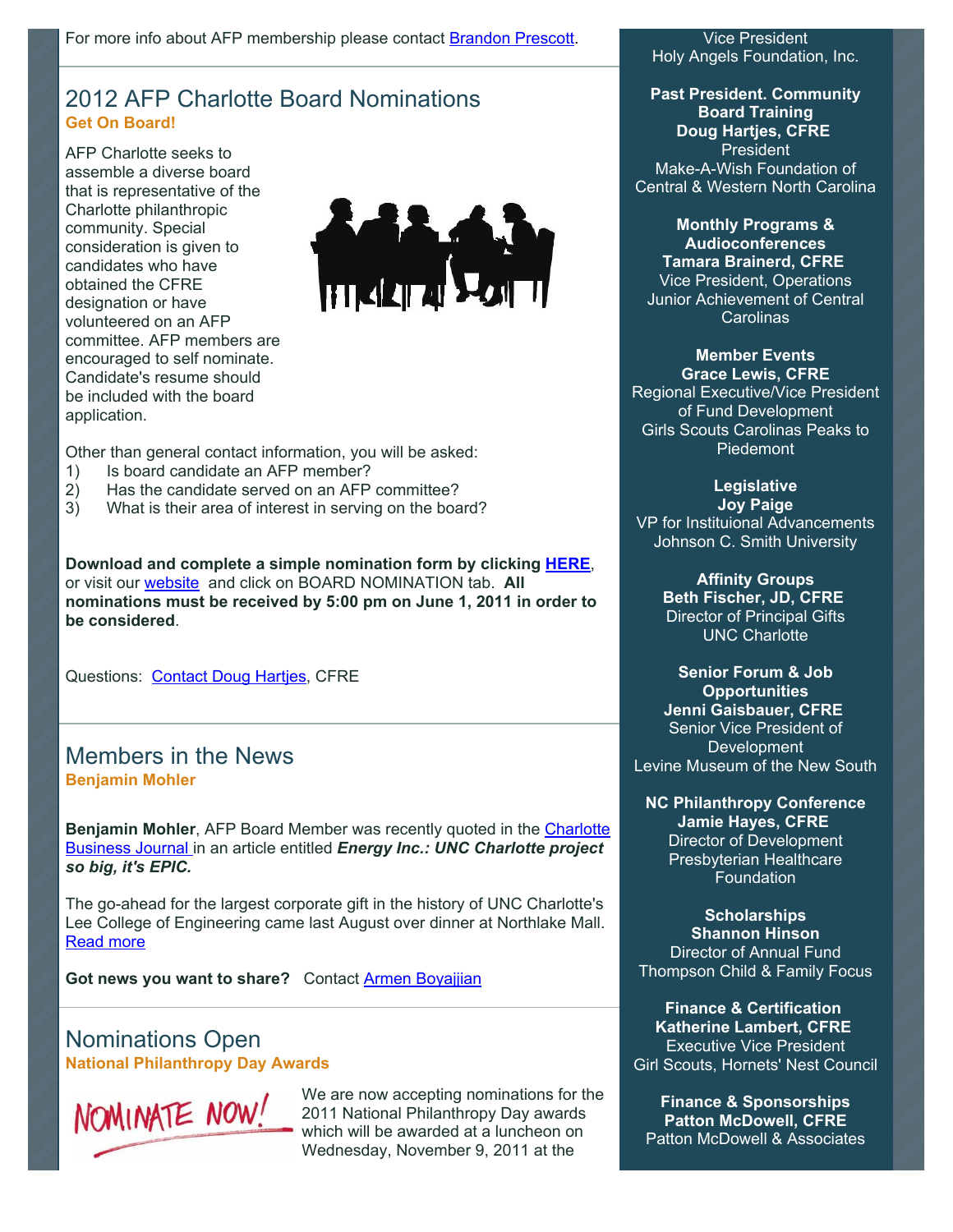Charlotte Convention Center. The ceremony will honor community members who change the world with a giving heart.

Don't delay! **Deadline for nominations is Wednesday, June 15**. For more information or to nominate someone, [click here.](http://www.afp-charlotte.org/nationalphilanthropyday.html)

[If you need more information or have questions, please contact Stephanie](mailto:StephanieS@charlottesymphony.org) Stenglein, NPD 2011 Chair.



# National Philanthropy Day®

# Membership Matters **[Ashley Peeler,](mailto:ashley.peeler@gmail.com) Development Director, Matthews Playhouse**

*Why did you join AFP?* 

I joined AFP after attending as a guest while working for the Virginia Symphony in Norfolk, VA. After continuing my development and non-profit career and moving back home to NC, I immediately joined the Charlotte chapter. I strongly believe that AFP is an integral part in both my professional and personal development. A past president stated at a meeting, "you cannot be a successful fundraising professional without being a member of AFP" and I would echo those words. The networking and peer relationships are invaluable as a development

professional and being able to connect and collaborate with area nonprofits and colleagues is such an important part of continuing the mission of each organization we represent.

*What has been the greatest benefit of membership for you personally?* 

The greatest personal benefit has been the opportunity to meet and network with so many non-profit development professionals in the Charlotte community.

*What would you say to other fundraising professionals who are considering AFP membership?* 

If you are able through your employer or personally to join AFP I would highly recommend it. We are fortunate enough to have a scholarship program for membership which I am also grateful to have benefited from. The relationships, opportunities and education offered through membership are well worth the financial investment to become a member!

#### **Mentoring**

**Benjamin T. Mohler, CFRE** Director of Philanthropy and **Development** The University of North Carolina at Charlotte The William States Lee College of **Engineering** 

**Membership Recruitment & Retention, Every Member Campaign Brandon Prescott** Associate Director of **Development** Council for Children's Rights

**National Philanthropy Day Stephanie Stenglein** Annual Campaign and Patron Information Manager Charlotte Symphony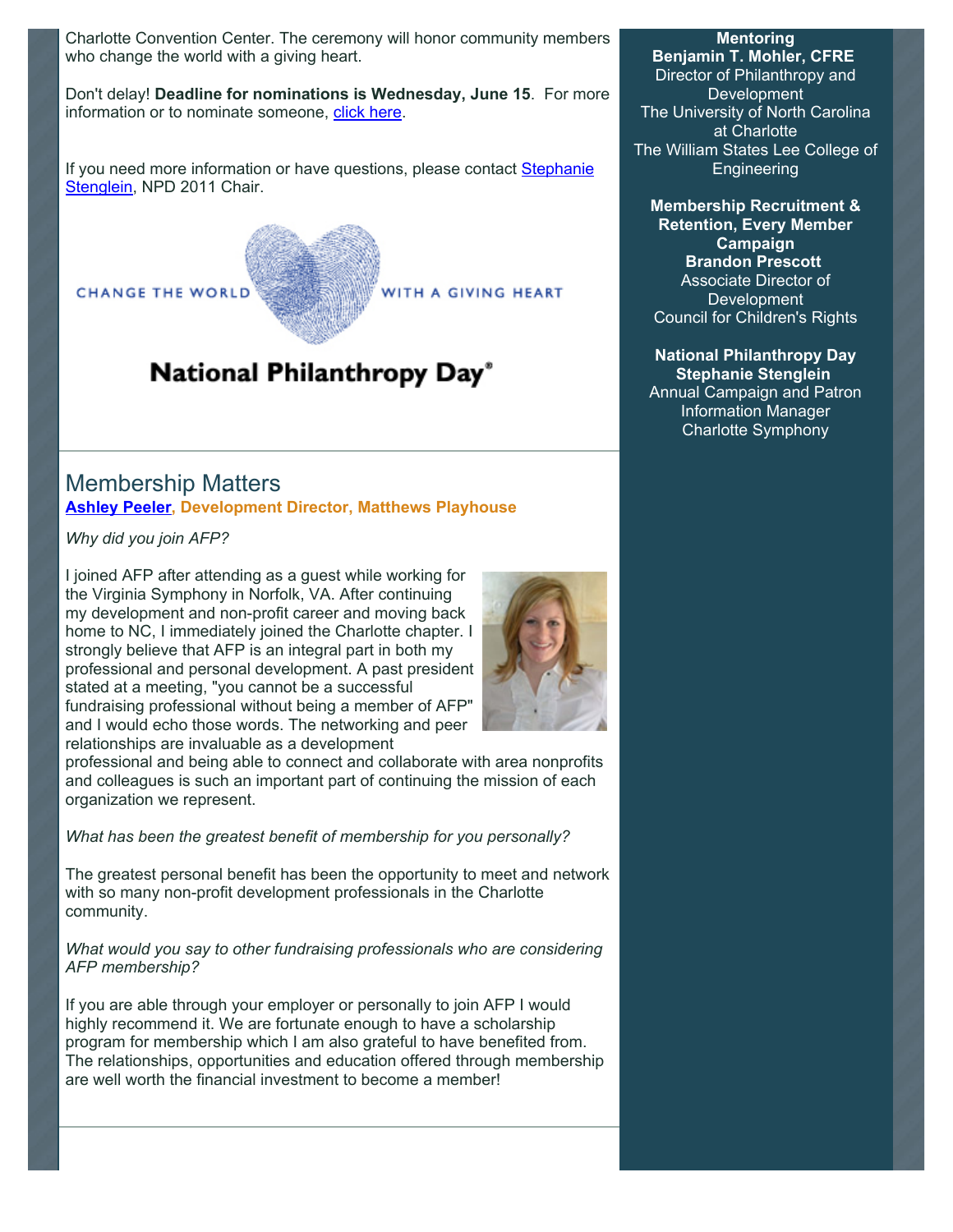### Scholarships Available **Apply Today!**

Apply for a Scholarship for the upcoming NC Philanthropy Conference, First Course in Fundraising or CFRE Review course (August 2011 in Durham)!



The purpose of the AFP Charlotte Chapter Scholarship Fund is to promote and enhance the professional development of fund development professionals in the Charlotte area and encourage involvement and membership in the Charlotte chapter of the Association of Fundraising Professionals. The chapter is pleased to provide scholarships for educational opportunities, including

but not limited to:

 AFP Statewide NC Philanthropy Conference AFP International Conference Fundamentals of Fundraising CFRE Review course Charlotte Chapter Membership Scholarships (partial scholarships)

**To download an application form, [click here.](http://www.afp-charlotte.org/scholarships.html)** Contact [Shannon Hinson,](mailto:shinson@thompsoncff.org) Scholarship Chair, if you need more information or have questions.

# CFRE Continuing Education **2010 Program Credits**

Did you know that all 2010 AFP Charlotte meetings are eligible for CFRE Continuing Education Credits? It is the individual's responsibility to keep track of their CFRE hours, but we are providing a CE tracker for our programs to assist you in keeping your records. **To download a copy of the CE Tracker for 2010, please [click here.](http://www.afp-charlotte.org//customers/102012921065393/filemanager/2010_CE_Tracker_AFP_Charlotte.pdf)**

# Engage! **In YOUR AFP Charlotte Chapter**



#### **Engage!**

Get more out of your AFP Charlotte membership by joining a committee or participating in an affinity group. Click the links to contact a chapter board member to learn more about these opportunities.

**Marketing/Communications:** Market AFP Charlotte to internal and external audiences by increasing the visibility and recognition of AFP Charlotte's work

through news releases, The Campaigner, and other PR that enhances our image. Contact [Armen Boyajian](mailto:asboyajian@charlottediocese.org)

**New Professionals Affinity Group:** Meets monthly to serve those with less than 5 years of experience. This group is driven by the Board's strategic plan and our collective desire to better serve our membership. Contact [Beth Fischer](mailto:Beth.Fischer@uncc.edu) 

**Scholarship Committee:** Promote and enhance the professional development of fund development professionals in the Charlotte chapter by offering scholarships for educational opportunities. Committee members review [scholarship applications and award funds for trainings, conferences and chapter memberships. Contact Shannon](mailto:Shinson@thompsoncff.org) **Hinson** 

**National Philanthropy Day:** Plan and execute luncheon to honor Philanthropy in the Charlotte region. Subcommittees include: Logistics, Nominations, PR/Marketing, and Sponsorships. We meet at the UNC Charlotte